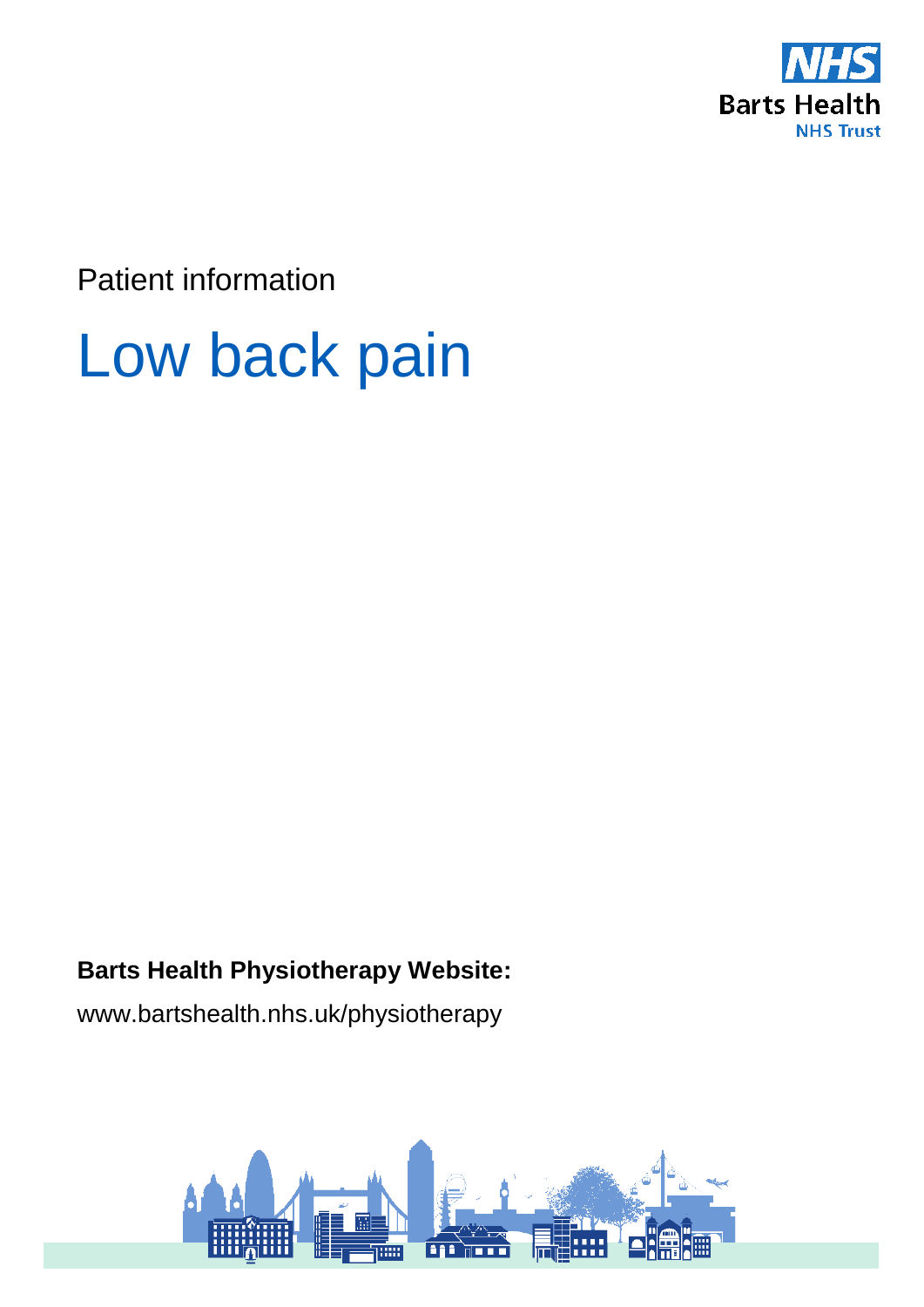

### **What is low back pain?**

Low back pain is a common problem that affects most people at some point in their life.

In most cases the pain isn't caused by anything serious and will usually get better over time.

### **What causes low back pain?**

Most cases of back pain are caused by minor sprains, strains, injuries, or by pinched or irritated nerves. Back pain sometimes develops suddenly for no apparent reason.

Sometimes, back pain can be caused by a specific cause, such as:

- Disc problems changes can occur to one of the discs in the spine. Sometimes, this can lead to it pressing on one of the nerves in the area
- Sciatica irritation or compression of the sciatic nerve, which causes pain, numbness and tingling that travels down one leg
- Ankylosing spondylitis a long-term condition that causes pain and stiffness where the spine meets the pelvis
- Stenosis Where the spaces through which the spinal cord passes narrow because of wear and tear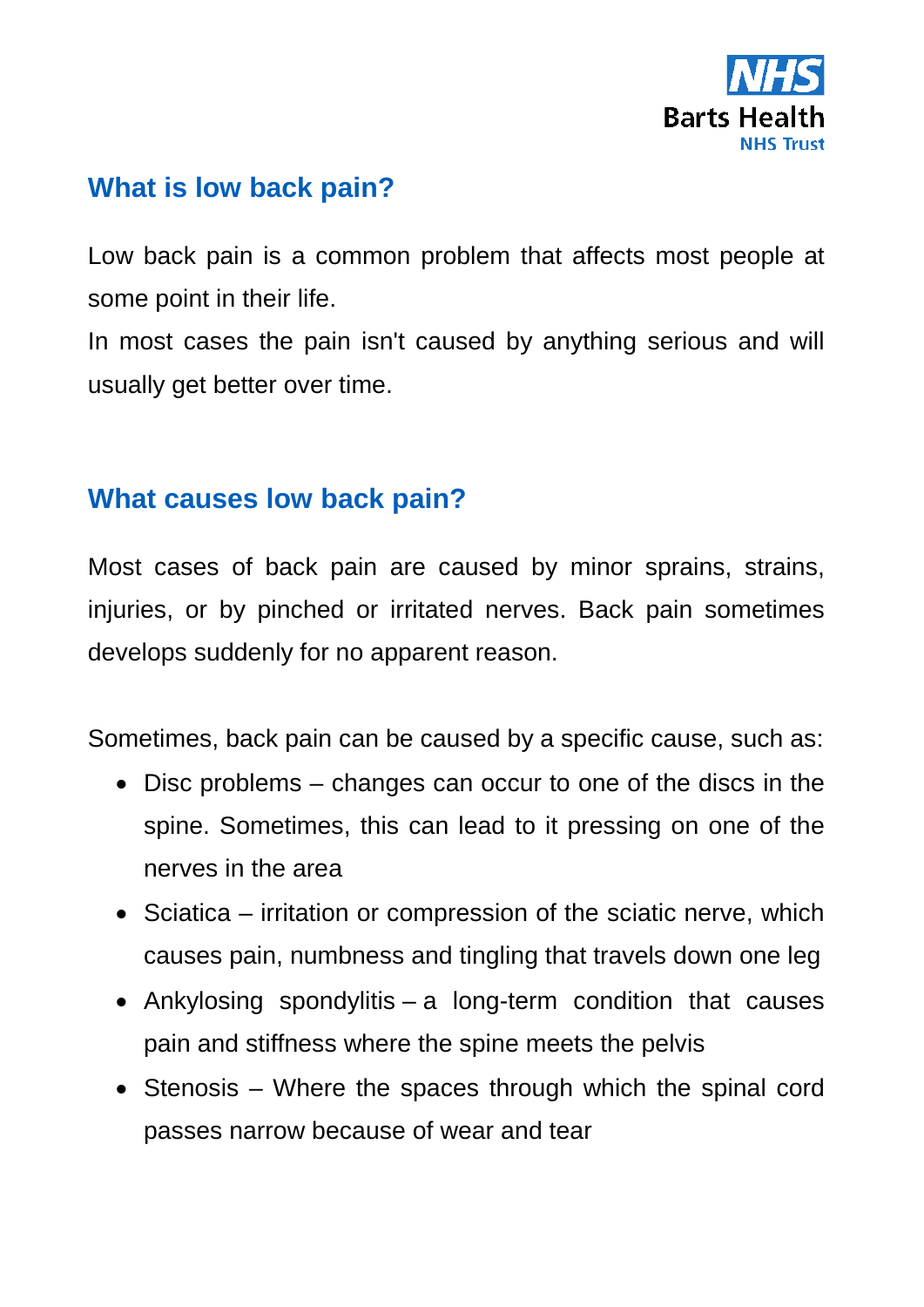MRI scans and x-rays are not routinely needed in the assessment and treatment of low back pain. Only if you doctor is concerned about serious damage or disease will these be ordered.

### **What are the symptoms?**

Pain is felt in the lower part of your back. Pain can sometimes spread into the buttock area, or even down one or both of your legs. Some movements or daily tasks can make the pain worse such as:

- Bending awkwardly or for long periods
- Lifting, carrying, pushing or pulling heavy objects
- Carrying shopping
- Housework
- Driving or sitting without taking a break
- Standing for long periods

# **Signs of a serious problem**

You should seek urgent medical help if you have back pain and:

- A high temperature (fever)
- Unexplained weight loss
- A swelling or a deformity in your back
- It's constant and doesn't ease after lying down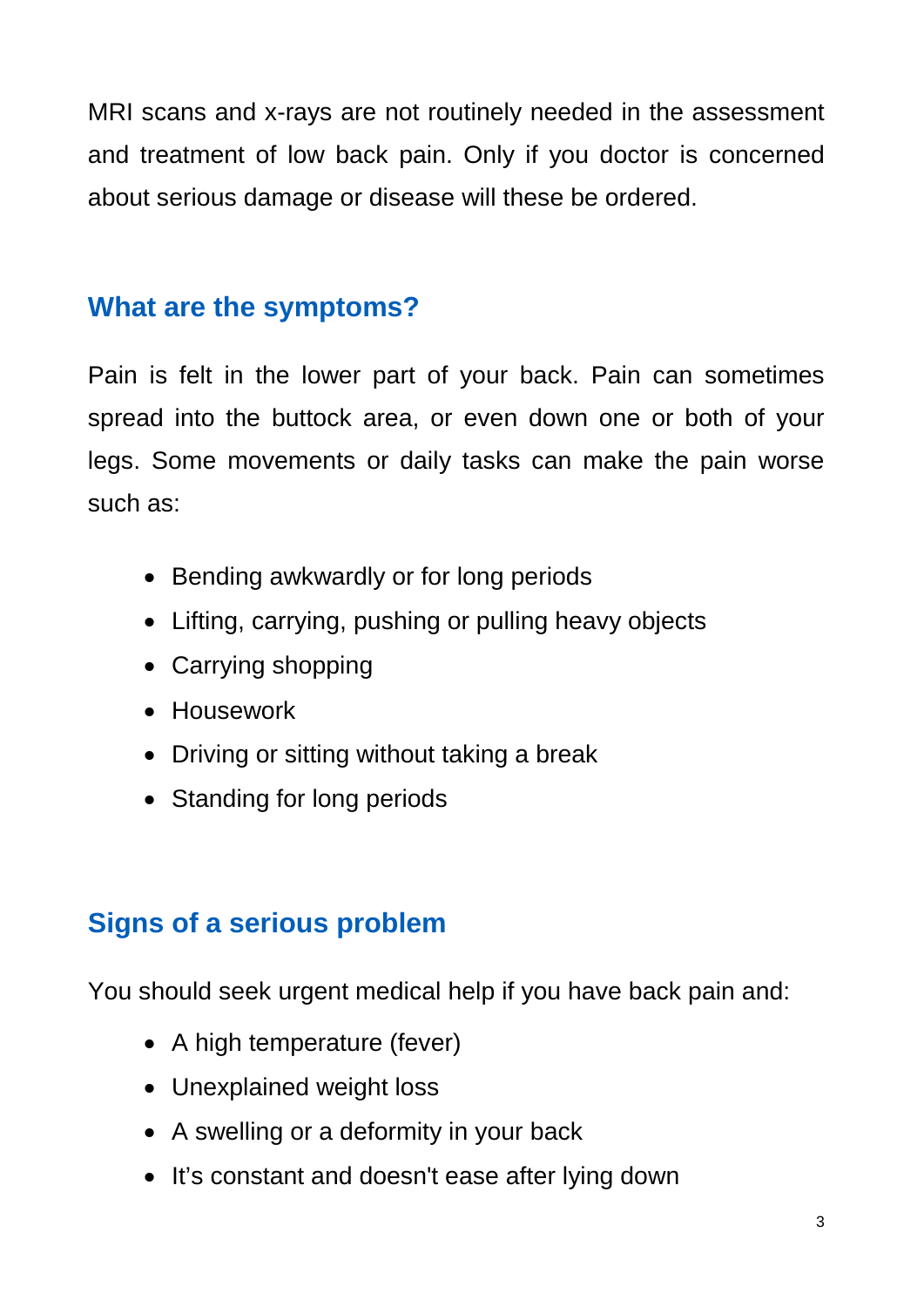- Pain in your chest
- A loss of bladder or bowel control
- An inability to pass urine
- Numbness around your genitals, buttocks or back passage
- It's worse at night
- It started after an accident, such as after a car accident

## **What can I do to help reduce my Low Back Pain?**

Most cases of back pain get better on its own and you may not need to see a doctor. If you've only had back pain for a few days or weeks, the following advice may help relieve your symptoms and speed up your recovery:

- Pacing this involves you daily activities spreading your daily activities or exercise in to smaller, more manageable tasks. Consider taking regular breaks for example when cleaning the house.
- Remain as active as possible and try to continue with your daily activities
- Take over-the-counter painkillers, such as paracetamol or ibuprofen if you feel you need to
- Use hot or cold packs can be bought from pharmacies or a bag of frozen vegetables and a hot water bottle will work just as well. Be careful not to burn your skin, use a cloth or towel to protect yourself.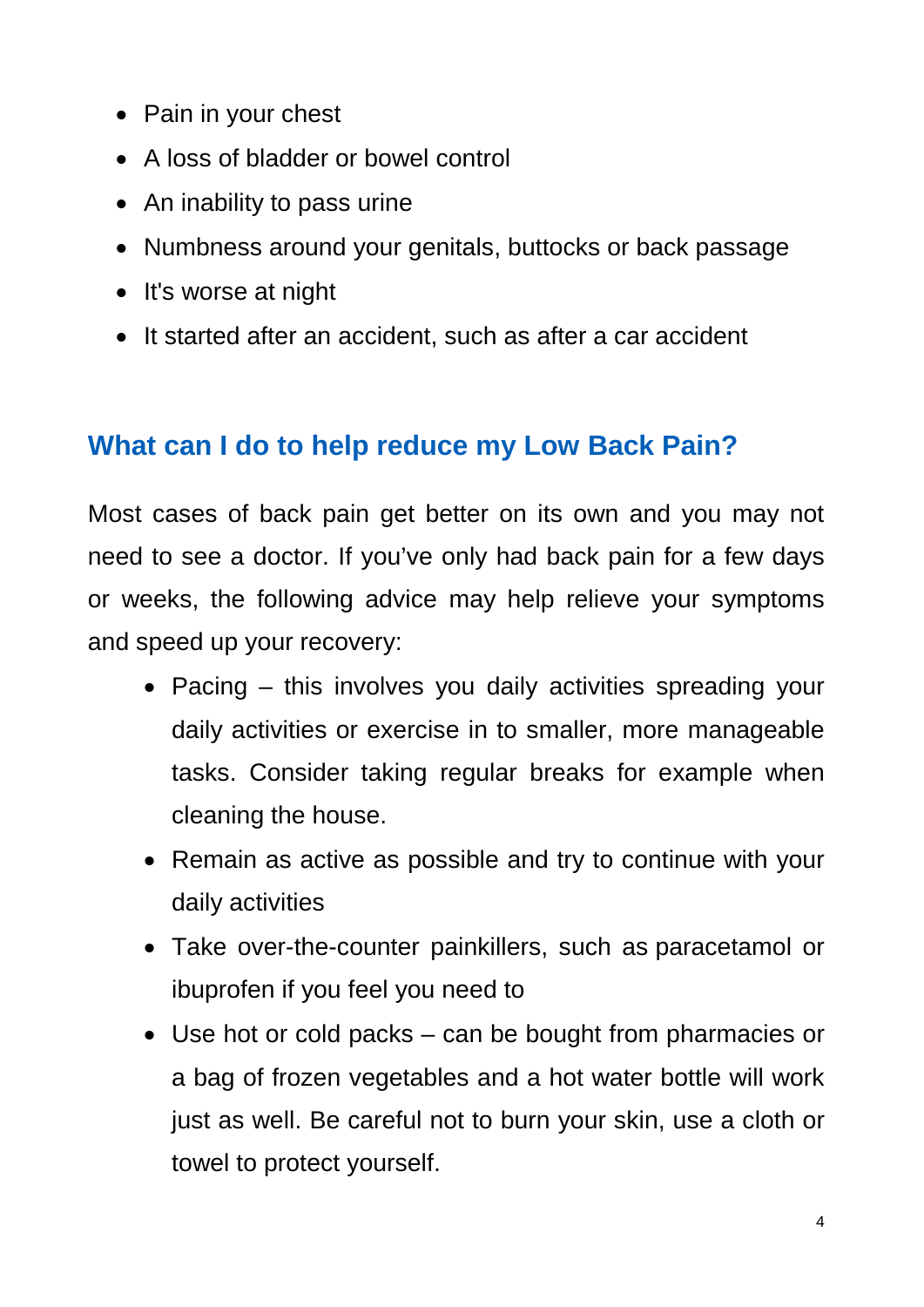Although it can be difficult to be cheerful or optimistic if you are in pain, it's important to stay positive because this can help you recover faster.

### **What other treatments are there?**

Sometimes you may need other treatments to help reduce your Low Back Pain. This is normally if your pain is severe or does not get better with the advice in the previous section:

- Stronger painkillers your GP can advise you on this
- Exercise classes where you are taught specific exercises to strengthen your muscles and improve your posture
- Manual therapy provided by your physiotherapist, such as mobilisation and manipulation can help reduce pain and improve movement
- Counselling or 'talking therapies'
- Support and advice at a specialist pain clinic

Other treatments like Spinal Injections and Spinal surgery is only recommended when all else has failed, or a serious problem has been identified in your spine. This is very rare.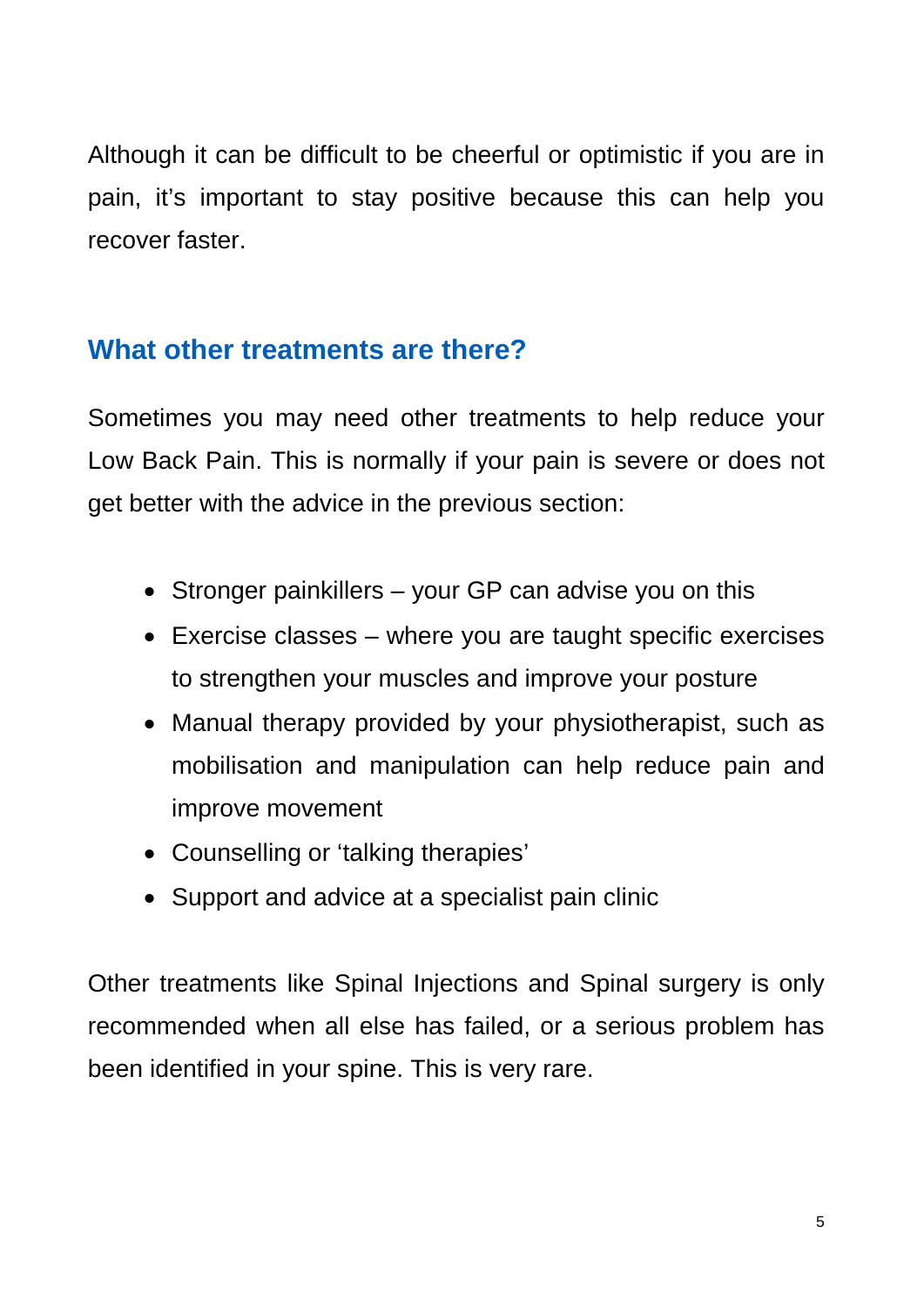# **What if my symptoms do not improve?**

If your pain does not improve with the exercises in this leaflet or your pain and symptoms increase, please consult your GP for further management.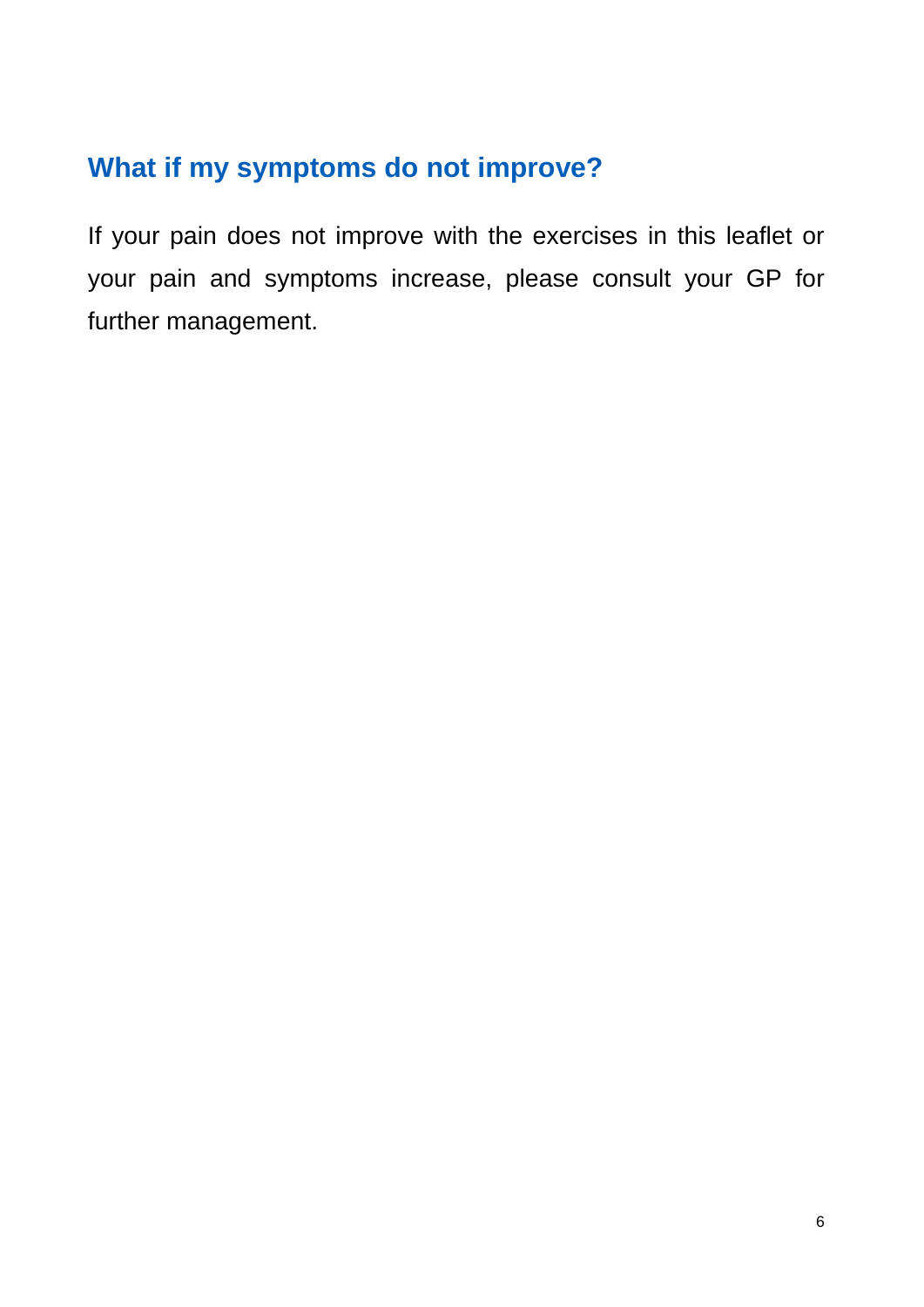### **What exercises can I do to help reduce my low back pain?**





- Roll your knees slowly from side to side.
- Repeat 10 to 20 times

- Stretch down to the side.
- Repeat on both sides 10 to 20 times each







- Hug one or both of your legs up to your chest.
- Hold for a few seconds
- Repeat 10 to 20 times
- In sitting, place your arms across your chest
- Rotate slowly to each side.
- Repeat 10 to 20 times
- In a crawling position,
- 'Hump' and 'Hollow' your back gently.
- Hold for a few seconds in each position

7

• Repeat 10 to 20 times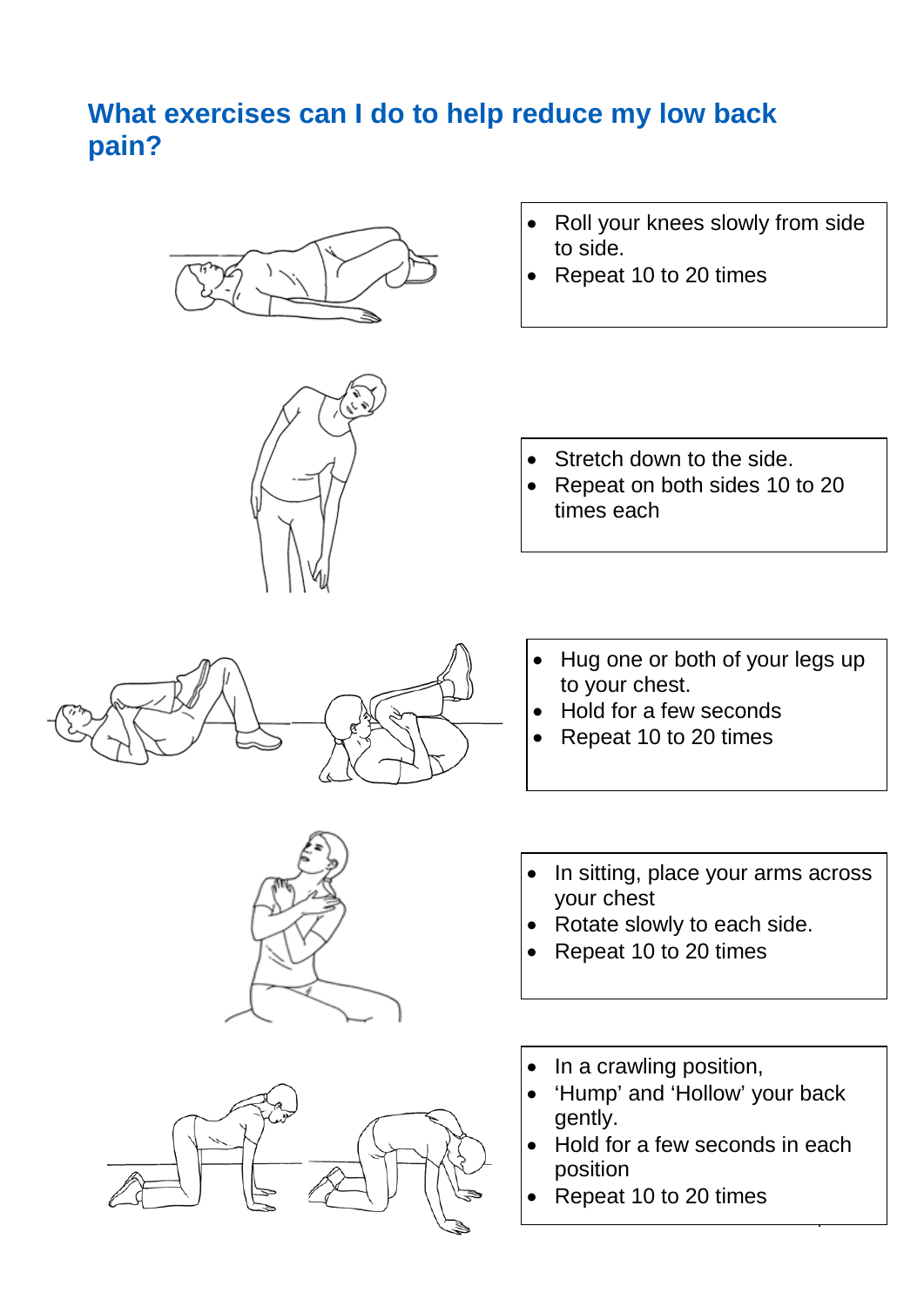### **What else can I do to look after my back?**



Maintain a good sitting posture, especially if you sit for long periods. Think about:

- Having your feet on the ground
- Sitting against the back rest
- Ensuring your computer is at eye level
- Not twisting, overreaching or being too close to your workstation



When lifting objects:

- Make sure it is not too heavy
- Get close to the object
- Bend your knees
- Stagger your stance
- Face forwards

### **References**

- 1) <http://www.nhs.uk/Conditions/Back-pain/Pages/Introduction.aspx>
- 2) Nice guidelines for the managegment of low back pain (2012) <https://www.nice.org.uk/Guidance/CG88>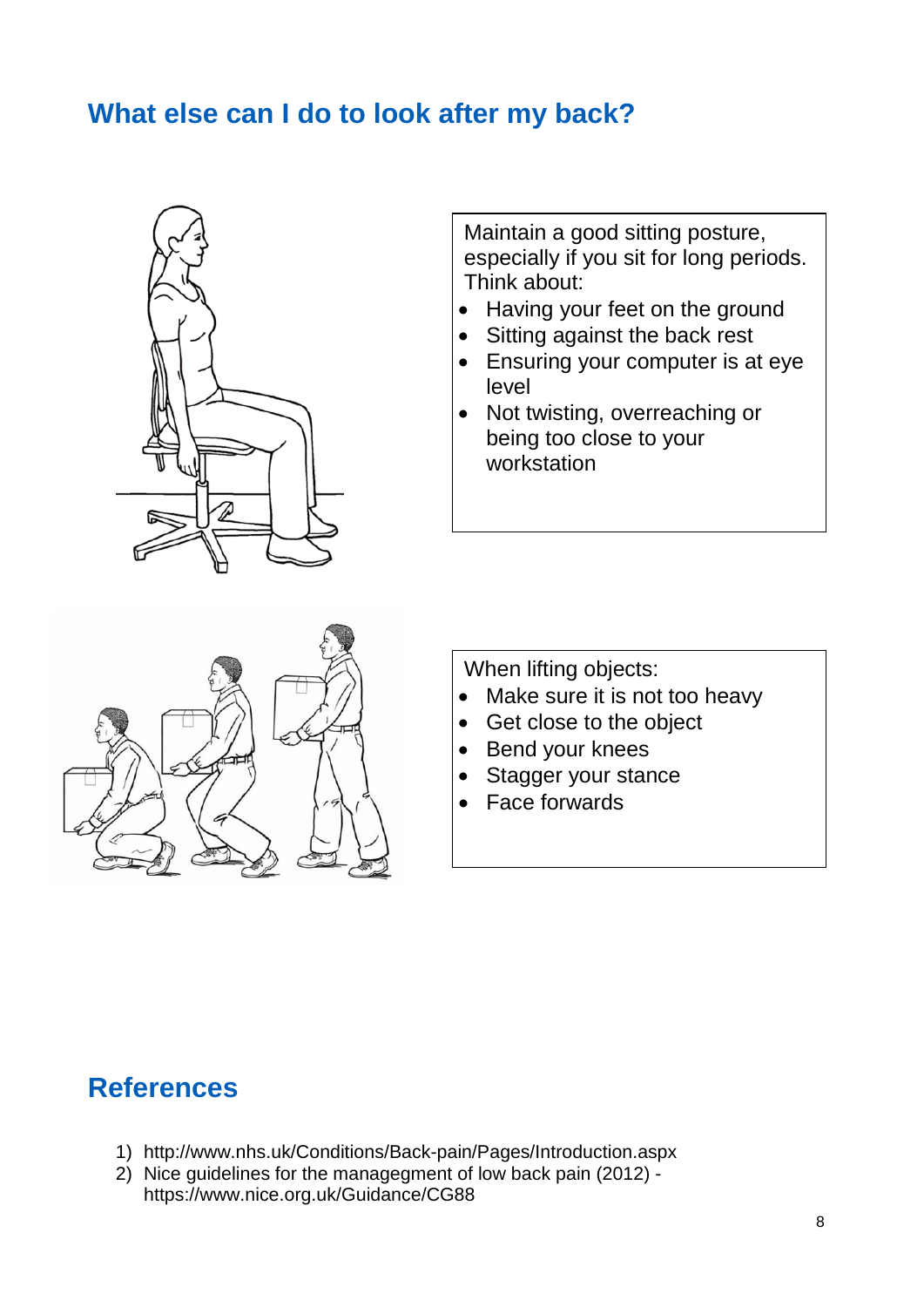#### **Contact Information for Barts Health Therapies Department**

The Royal London Hospital Telephone No: 0207 377 7872 Email: [BHNT.BartsHealthTherapies@nhs.net](mailto:BHNT.BartsHealthTherapies@nhs.net)

Mile End Hospital Telephone No: 0207 377 7872 Email: [BHNT.BartsHealthTherapies@nhs.net](mailto:BHNT.BartsHealthTherapies@nhs.net)

Whipps Cross University Hospital Telephone: 0208 535 6671 (Wanstead site: 0208 989 2368, Chingford site: 0208 524 3071) Email: [wxphysio.outpatients@bartshealth.nhs.uk](mailto:wxphysio.outpatients@bartshealth.nhs.uk)

Newham University Hospital Telephone No: 0207 363 8141 Email: [TherapyOutpatients.Newham@bartshealth.nhs.uk](mailto:TherapyOutpatients.Newham@bartshealth.nhs.uk)

For patient information leaflets on other conditions please visit: [www.bartshealth.nhs.uk/physiotherapy](http://www.bartshealth.nhs.uk/physiotherapy)

#### **Patient Advice and Liaison Service (PALS)**

Please contact us if you need general information or advice about Trust services. [www.bartshealth.nhs.uk/pals](http://www.bartshealth.nhs.uk/pals)

#### **Large print and other languages**

For this leaflet in large print, please speak to your clinical team. For help interpreting this leaflet in other languages, please ring 020 8223 8934.

Te informacje mogą zostać na żądanie przedstawione w formatach alternatywnych, takich jak łatwy do czytania lub dużą czcionką, i w różnych językach. Prosimy o kontakt pod numerem 02082238934.

Macluumaadkan waxaa lagu heli karaa qaabab kale, sida akhriska fudud ama daabacaadda wayn, oo waxaa lagu heli karaa luqaddo kale, marka la codsado. Fadlan la xidhiidh 02082238934.

এই তথ্য বিকল্প ফরম্যাটে, যেম্ন সহটে পড়া ে়ায় অথ্িা িড বিন্ট এিং আপনার অনুটরাটে বিকল্প ভাষায় পাওয়া েযটত পাটর। অনু�হপূি◌কব েযাগােটাগ করন 02082238934।

Bu bilgiler, okuması kolay veya büyük baskılar gibi alternatif biçimlerde ve talep üzerine alternatif dillerde de sunulabilir. İrtibat için lütfen 02082238934 numaralı telefondan ulaşın.

اس معلومات کو متبادل شکل، جیسے، پڑھنے میں آسان یا بڑے حروف، میں دستیاب کرایا جا سکتا ہے، اور درخواست کرنے پر اسے متبادل زبان میں بھی دستیاب کرایا جا سکتا ہے۔ براه مہربانی 02082238934 پر رابطہ کریں۔